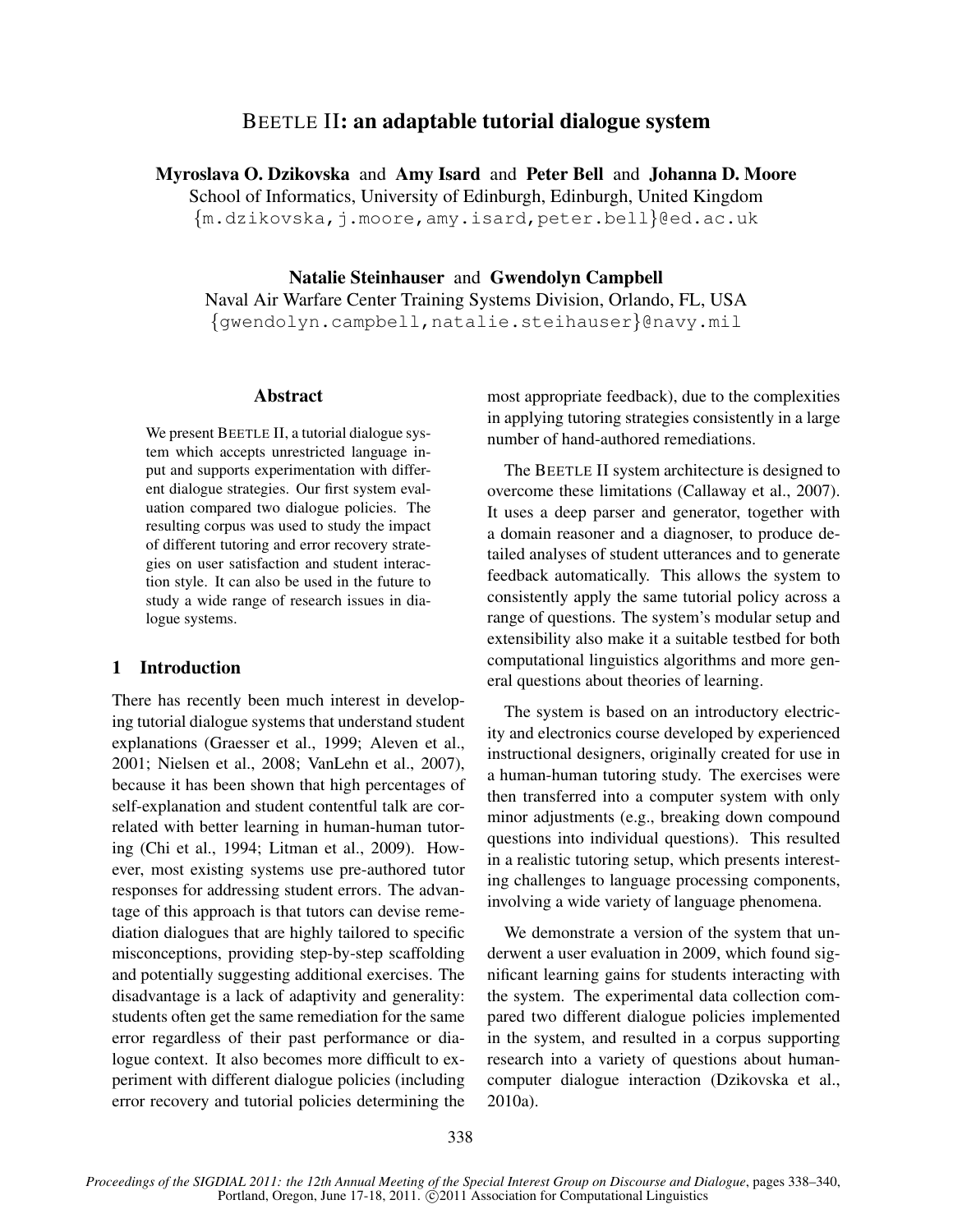

Figure 1: Screenshot of the BEETLE II system

## 2 Example Interaction

The BEETLE II system delivers basic electricity and electronics tutoring to students with no prior knowledge of the subject. A screenshot is shown in Figure 1. The student interface includes an area to display reading material, a circuit simulator, and a dialogue history window. Currently all interactions with the system are typed. Students read pre-authored curriculum slides and carry out exercises which involve experimenting with the circuit simulator and explaining the observed behaviour. The system also asks some high-level questions, such as "What is voltage?".

An example dialogue with the system, taken from the evaluation corpus, is shown in Figure 2. It shows three key system properties: after the student's first turn, which was correct but incomplete, the system rephrases the correct part of the student answer and prompts for the missing information. In the second turn, the system cannot interpret the student utterance, so it responds with a targeted help message and a hint about the object that needs to be mentioned. Finally, in the last turn the system combines the information from the tutor's hint and the student's answers and restates the complete answer since the current answer was completed over multiple turns.

#### 3 Data Analysis and Future Work

The data collected with the BEETLE II system has been used to investigate several research questions regarding discourse and dialogue: the effectiveness of different error recovery strategies (Dzikovska et al., 2010b); the underlying dimensions of user satisfaction and their relationship with learning gain (Dzikovska et al., 2011); the relationship between (student) alignment in dialogue and learning gain (Steinhauser et al., 2011); and the differences between students' social and metacognitive statements depending on the interaction style (Dzikovska et al., 2010a). We are currently annotating the data with additional interaction parameters, including correctness of student answers and appropriateness of system hints. This will allow us to apply PARADISE